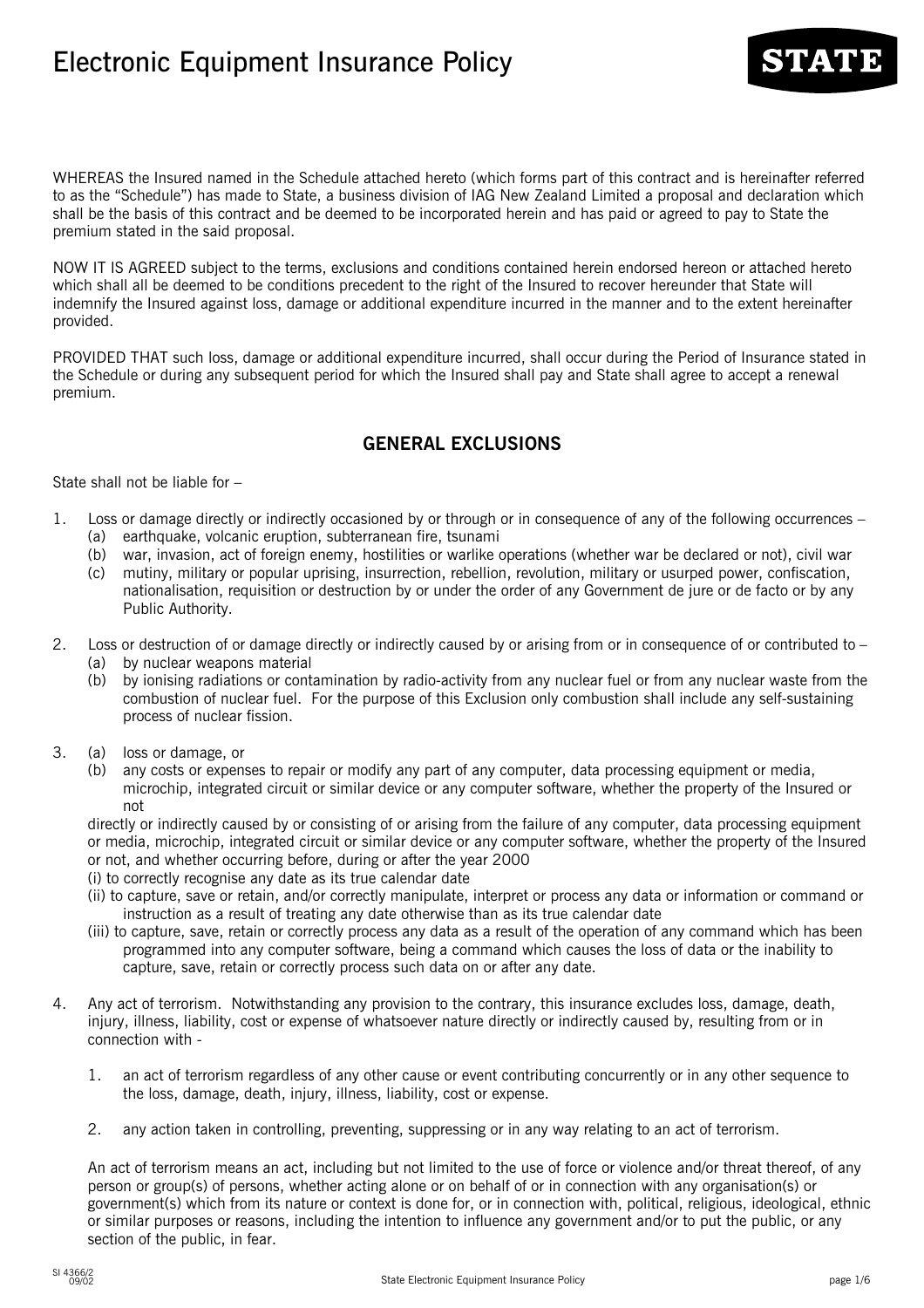In any action, suit or other proceeding where State alleges that by reason of General Exclusion 1 above that any loss, destruction, damage or liability is not covered by this insurance the burden of proving that such loss, destruction, damage or liability is covered shall be upon the Insured.

# **SECTION 1**

### **ELECTRONIC EQUIPMENT AND ANCILLARY MACHINES (Physical Damage)**

In the event of any sudden and unforeseen physical loss or damage to any part of the items described in the Schedule from any cause whatsoever other than those specifically excluded State will pay for all such loss or damage up to an amount not exceeding in respect of each of the items the sum set opposite thereto in the Schedule and not exceeding in all the Total Sum Insured.

This insurance applies whilst the insured items are within the precincts of the Situation and working or at rest or being dismantled, moved, reassembled or reinstalled for the purpose of cleaning, adjustment, inspection, repair, overhaul or relocation but only after completion of successful initial commissioning at the Situation.

# **EXCLUSIONS TO SECTION 1**

State shall not be liable for –

- 1. the Excess stated in the Schedule to be borne by the Insured in respect of each and every occurrence of loss or damage to each and every item. If more than one item is lost or damaged in one occurrence the Insured shall not however be called upon to bear more than the highest single Excess which is applicable to such items;
- 2. the cost of replacement of spent lost or damaged expendable or replaceable parts (including bulbs, valves, tubes, x-ray tubes, picture tubes, fuses, batteries, belts, chains, tapes, ribbons, cards) unless necessitated by loss or damage insured by this Section of the Policy;
- 3. loss or damage due to faults or defects known to the Insured or any of the Insured's responsible employees at the time of arrangement of this insurance and not disclosed to State;
- 4. wasting or wearing away or wearing out of any part of an insured item caused by or naturally resulting from ordinary use or working or gradual deterioration;
- 5. loss or damage caused by rust, corrosion, oxidation or atmospheric moisture or temperature unless directly resulting from damage covered by this Section of the Policy to insured air conditioning equipment described in Section 1 of the Schedule;
- 6. scratching of painted or polished surfaces;
- 7. consequential loss of any kind or description whatsoever.

# **SPECIAL CONDITIONS TO SECTION 1**

### 1. Sum Insured

The Sum Insured for each item must not be less than the New Replacement Cost which shall mean the cost of replacement of the insured item by a new item of the same kind and capacity including packing, freight, customs duties and dues, if any, and installation charges.

- 2. Bases of Indemnity
	- (a) Where damage to an insured item can be repaired State will pay all expenses necessarily incurred to restore the damaged item to its former state of serviceability plus the cost of dismantling and re-erection incurred for the purpose of effecting the repairs as well as ordinary freight to and from a repair shop, customs duties and dues if any.

If the repairs are executed at a workshop owned by the Insured State will pay the cost of materials and wages incurred for the purpose of the repairs plus a reasonable percentage to cover overhead charges.

No deduction shall be made for depreciation in respect of parts replaced but the value of any salvage will be taken into account.

If the cost of repairs as detailed in (a) equals or exceeds the actual value of the insured item immediately before the occurrence of the damage the settlement shall be made on the basis provided for in (b) below.

- (b) Where an insured item is totally lost or destroyed State will at State's own option either
	- (i) pay the actual value of the item immediately before the occurrence of the loss including costs for ordinary freight, erection and customs duties, if any, such actual value to be calculated by deducting proper depreciation from the New Replacement Cost of the item

#### **OR**

(ii) supply an equivalent replacement item similar in type, capacity and condition to the insured item immediately before the occurrence of the loss and pay any costs for ordinary freight and erection.

State will also pay any normal charges for the removal of the item destroyed but less the value of any salvage.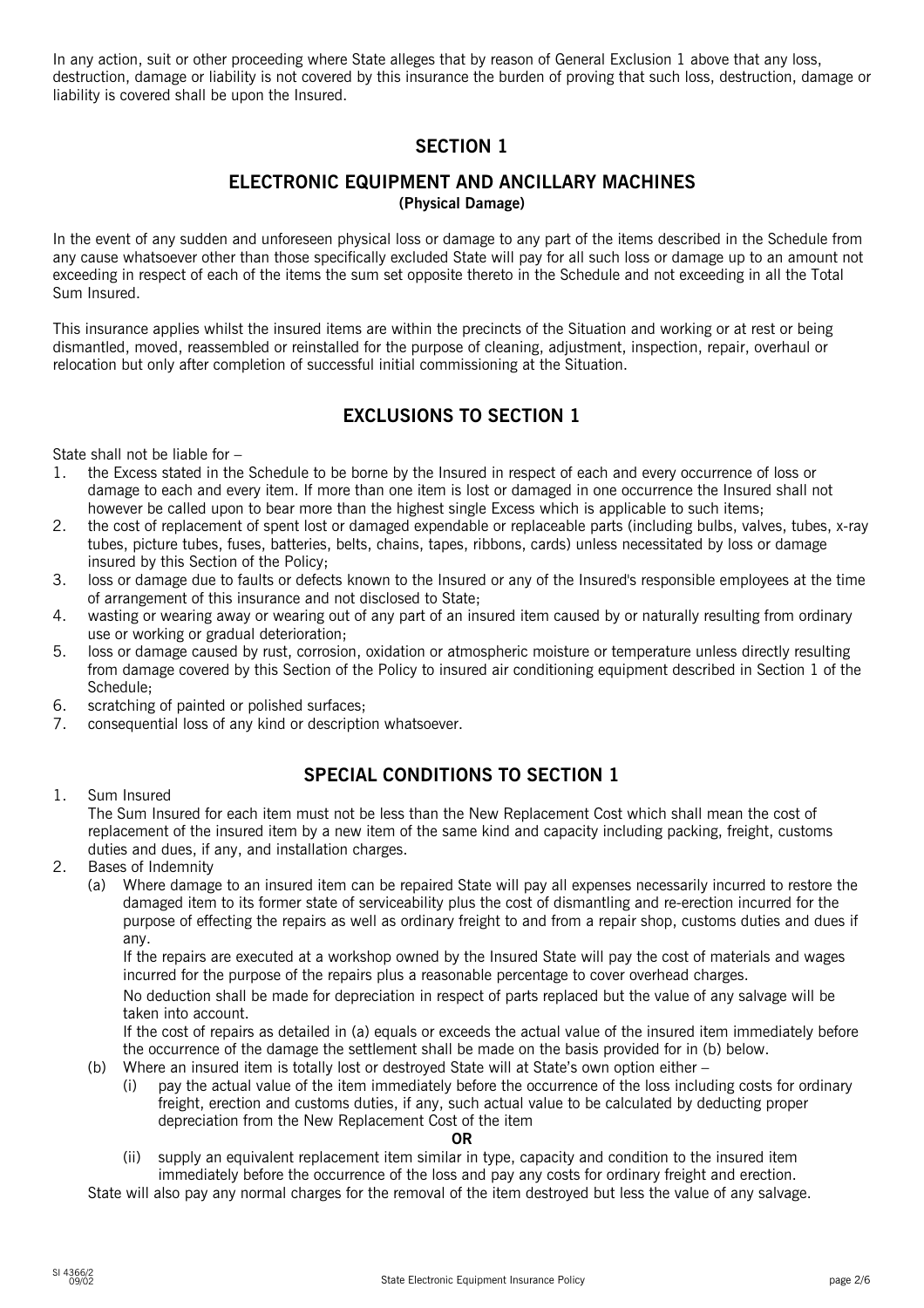- 3. State will not pay the cost of any
	- (a) alterations, additions, improvements or overhauls;
	- (b) provisional repairs unless such repairs constitute part of the final repairs and do not increase the total repair costs;
	- (c) extra charges incurred for overtime, nightwork, work on public holidays, express freight or air freight unless specially agreed upon by endorsement.
- 4. Repairs

Upon notification of a claim being given to State in accordance with General Condition 2 the Insured may proceed with the repair of any minor damage provided that such repair work is without prejudice to any question of liability of State and that any damaged part requiring replacement is kept for inspection by State. In all other cases of damage State shall have the opportunity of inspecting the damage before any alterations, repairs or replacements are commenced. If an inspection by a representative of State does not take place within seven days from the date of notification of the claim the Insured shall be entitled to proceed with repairs or replacement.

The liability of State shall cease for any insured item which has sustained damage and is operated without being repaired to the satisfaction of State.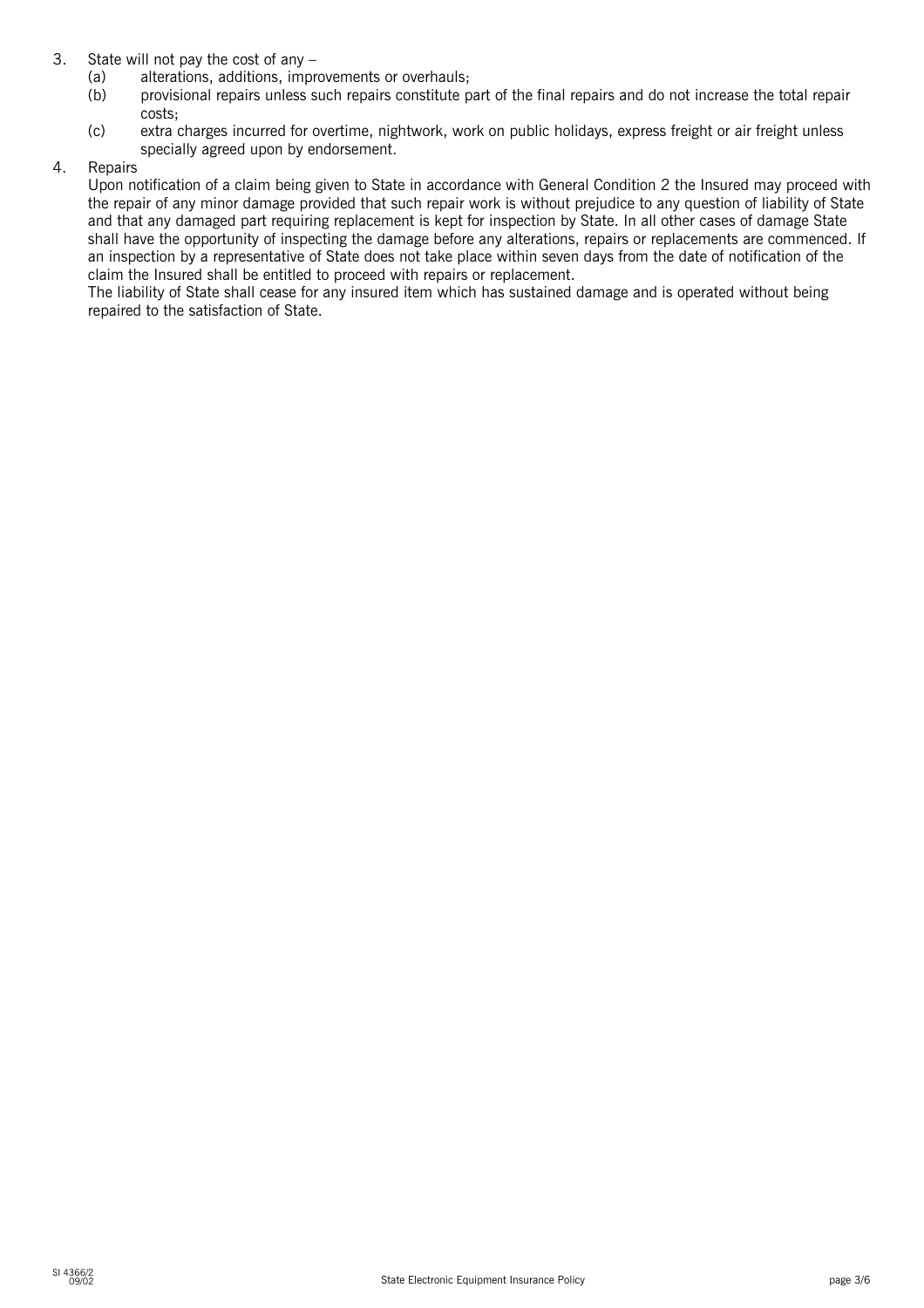# **SECTION 2**

# **ELECTRONIC DATA PROCESSING MEDIA**

**(Loss of Media and Information thereon)**

In the event of any sudden and unforeseen loss of or damage to any part of the Electronic Data Processing Media described below from any cause whatsoever other than those specifically excluded State will pay for all such loss or damage up to an amount not exceeding in respect of each of the items the sum set opposite thereto and not exceeding in all the Total Sum Insured.

This insurance applies whilst the insured Data Media is

- (a) at the Situation
- (b) at the Media Storage Situation or
- (c) temporarily at any alternative situation for processing purposes

or in transit between any of these situations.

# **EXCLUSIONS TO SECTION 2**

State shall not be liable for –

- 1. the Excess stated below to be borne by the Insured in respect of each and every occurrence of loss or damage;
- 2. Ioss or distortion of data information or records contained on the insured Data Media while mounted in or on any machine for use or processing unless such loss or distortion occurs –
	- (a) at the Situation due to loss or damage to the machine indemnifiable under Section 1 of the Policy

OR

- (b) at any alternative situation for processing purposes due to loss or damage to the machine which would be indemnifiable if the machine were insured under Section 1 of the Policy;
- 3. Ioss or damage due to faults or defects known to the Insured or any of the Insured's responsible employees at the time of arrangement of this insurance and not disclosed to State;
- 4. wasting or wearing away or wearing out caused by or naturally resulting from ordinary use of working or gradual deterioration;
- 5. Ioss or damage caused by rust, corrosion, oxidation or atmospheric moisture or temperature unless directly resulting from damage covered by Section 1 of the Policy to insured air conditioning equipment described in Section 1 of the Schedule;
- 6. consequential loss of any kind or description whatsoever.

# **SPECIAL CONDITIONS TO SECTION 2**

1. Sum Insured

The Sum Insured must not be less than the cost of replacement of the insured Data Media when new by unused Data Media of the same specification together with the estimated cost of re-collection and preparation of data in the appropriate form including any necessary additional expense for the hire of personnel, premises or data preparation machines.

2. Basis of Indemnity

State will pay for

(a) the actual cost of replacement of lost or damaged Data Media by new unused materials;

(b) any expenses which can be proved to have been incurred by the Insured strictly for the purpose of restoring the Data Media by reproduction of data or information in a condition equivalent to that existing prior to the occurrence of loss or damage and necessary to allow operation of the Electronic Data Processing System to be continued in the normal manner.

Lost data or information may be produced in an updated form if the cost of doing so is no greater than that of reinstatement in the original form.

State will not pay the cost of any extra charge incurred for overtime, nightwork, work on public holidays unless specially agreed upon by endorsement.

State shall only be liable for costs and expenses incurred within a period of twelve months following the occurrence of indemnifiable loss or damage.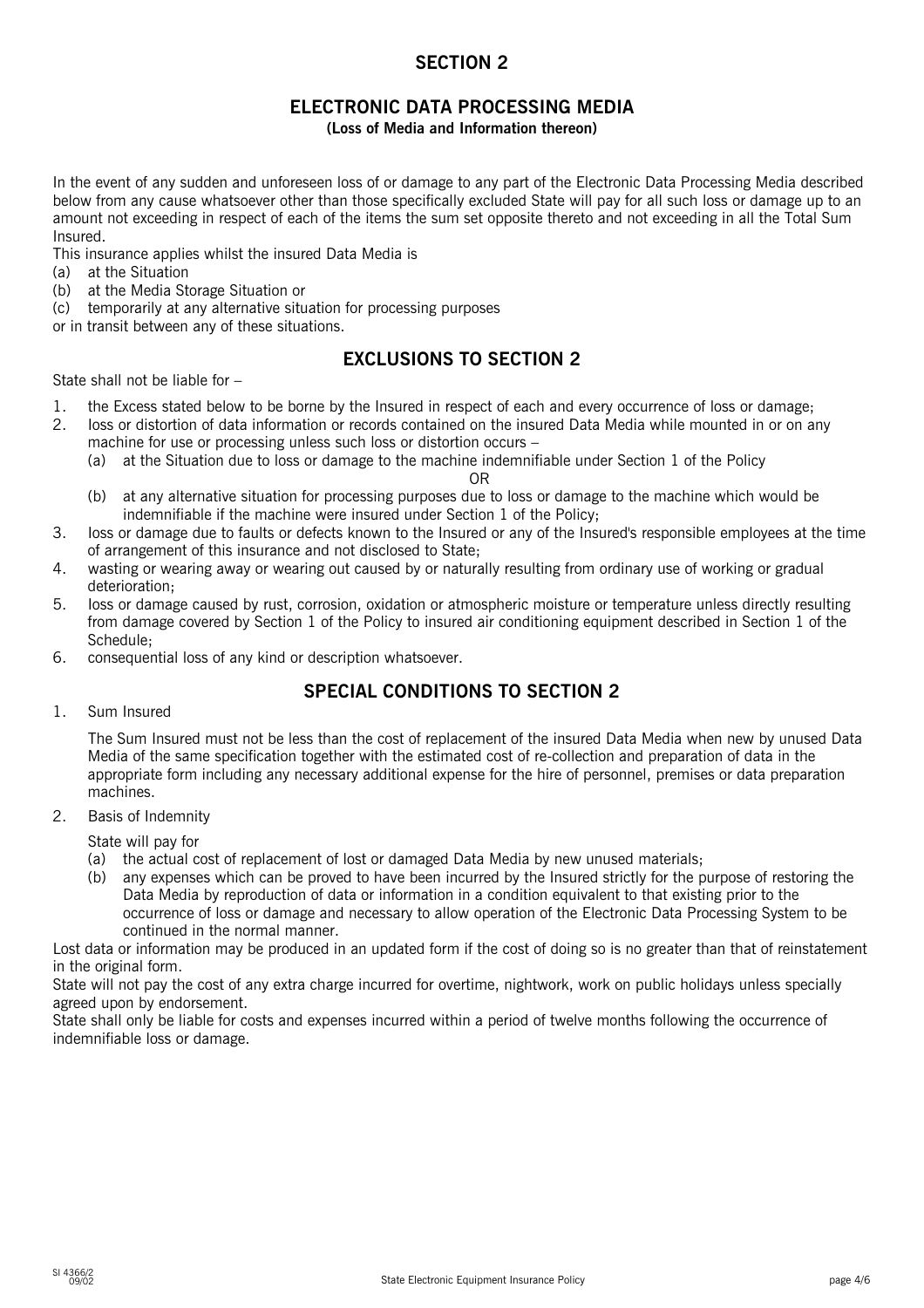# **SECTION 3**

# **INCREASED COST OF WORKING**

In the event of interruption of the normal operation of the Electronic Data Processing System directly resulting from damage indemnifiable under Section 1 of this Policy State will indemnify the Insured for additional expenditure incurred for the use of a substitute Electronic Data Processing System to maintain normal business operations during the interruption.

Provided that the liability of State shall not exceed the Sum Insured in respect of each Item stated below or in all the Total Sum Insured.

# **EXCLUSIONS TO SECTION 3**

State shall not be liable for –

- 1. the Excess stated below to be borne by the Insured in respect of each and every interruption;
- 2. interruption periods due to alterations, additions or improvements to the Electronic Data Processing System.
- 3. a period of more than four weeks extension of business interruption due to delay in the repair or replacement of items of foreign manufacture where such delay results from –
	- (a) measures restrictions or regulations imposed by any Government or Public or Local Authority
	- (b) the time required to procure replacement parts or complete items in overseas markets
	- (c) the time required to transport parts or complete items between the Situation and the overseas place of repair or restoration
	- (d) the time required to engage and transport overseas specialists or consultants to assist in or supervise local repairs.

# **PROVISIONS TO SECTION 3**

1. Sum Insured

The Sum Insured must not be less than the expenses which the Insured would have to pay for twelve months use of a substitute Electronic Data Processing System of similar performance to the system specified in Section 1 of this Policy including personnel and transportation costs.

The Sum Insured is the limit of indemnity for an interruption of twelve months duration. The limit of indemnity for any one interruption of lesser duration shall be the pro-rata proportion of the Sum Insured corresponding to the actual duration of the interruption or the Indemnity Period whichever is the lesser.

The Total Sum Insured shall be the limit of indemnity for the aggregate of all interruptions during the Period of Insurance.

2. Basis of Indemnity

State will pay for all actual expenditure of the types specified below which have been incurred for the use of a substitute Electronic Data Processing System during the period of interruption over and above the normal expenses which would have been incurred by the Insured in the operation of the Electronic Data Processing System insured under Section 1 of this Policy.

The period of interruption shall start with the commencement of use of a substitute Electronic Data Processing System.